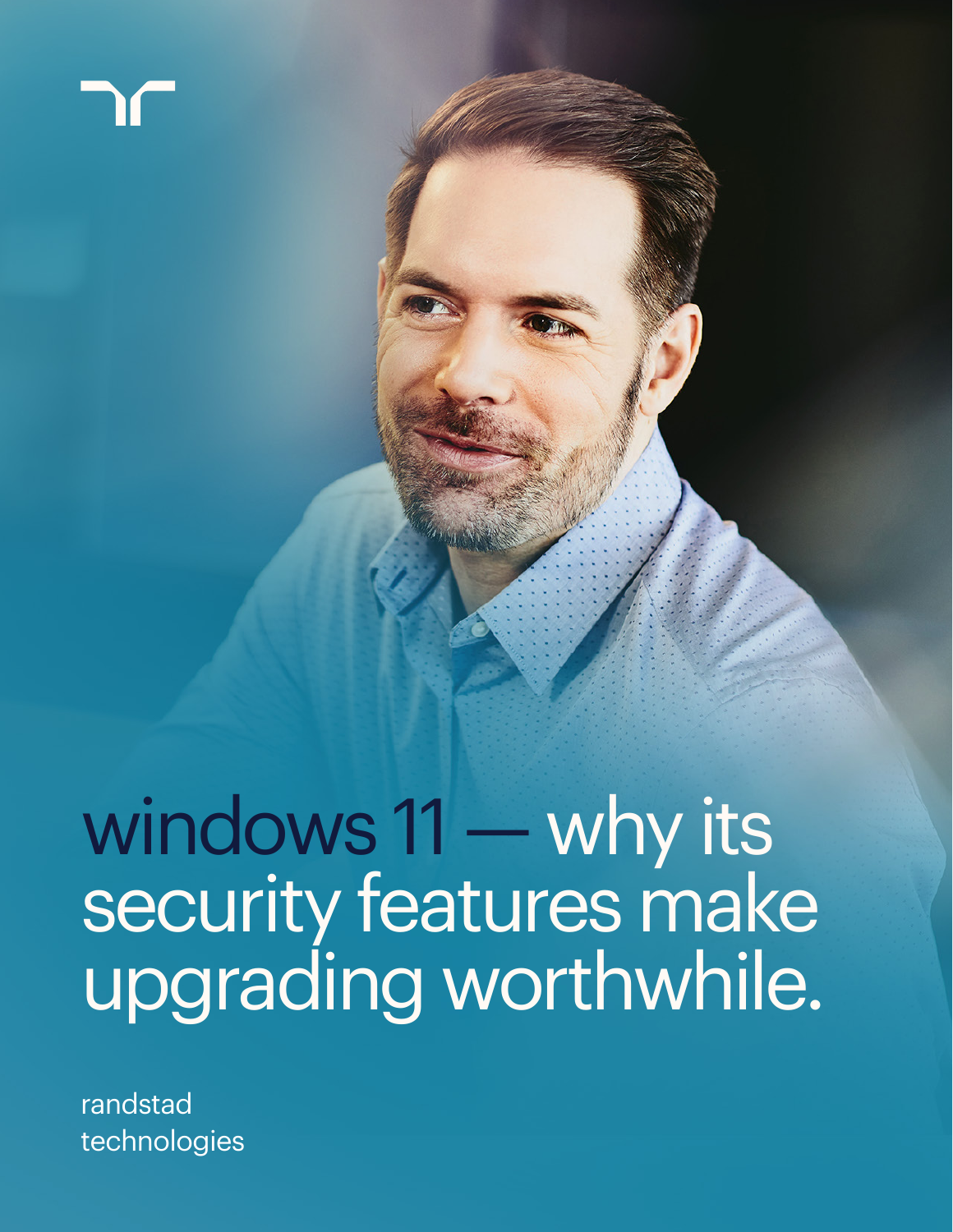On the cusp of releasing Windows 10 in 2015, a Microsoft developer evangelist speaking at a company event prematurely claimed that ["Windows](https://www.theverge.com/2015/5/7/8568473/windows-10-last-version-of-windows)  [10 is the last version of Windows](https://www.theverge.com/2015/5/7/8568473/windows-10-last-version-of-windows)." One of the major reasons that prediction did not come to pass is the cybersecurity landscape. As the chart below indicates, ransomware attacks alone in 2021 were anticipated to be more than 60 times the cost compared to when Windows 10 was released in 2015.



#### predicted ransomware damages 2015-2021

Source:<https://securityboulevard.com/2020/02/20-ransomware-statistics-youre-powerless-to-resist-reading/>

Because of its widespread use, system vulnerabilities and its reliance on users to enable various security features in Windows 10, [83 percent of all malware attacks in the first three months of 2020 were directed toward Windows](https://www.av-test.org/en/news/facts-analyses-on-the-threat-scenario-the-av-test-security-report-2019-2020/)  [computers.](https://www.av-test.org/en/news/facts-analyses-on-the-threat-scenario-the-av-test-security-report-2019-2020/) Increasing security is one of the primary, if not the primary reason Windows 11 was developed. To achieve this, Windows 11 has strict hardware and configuration requirements that might require hardware upgrades or replacement.

This short paper addresses how Windows 11 enhances cybersecurity, facilitates remote work and can potentially reduce costs stemming from security incidents. A follow-up piece to this one will elaborate on new features and capabilities of the new OS.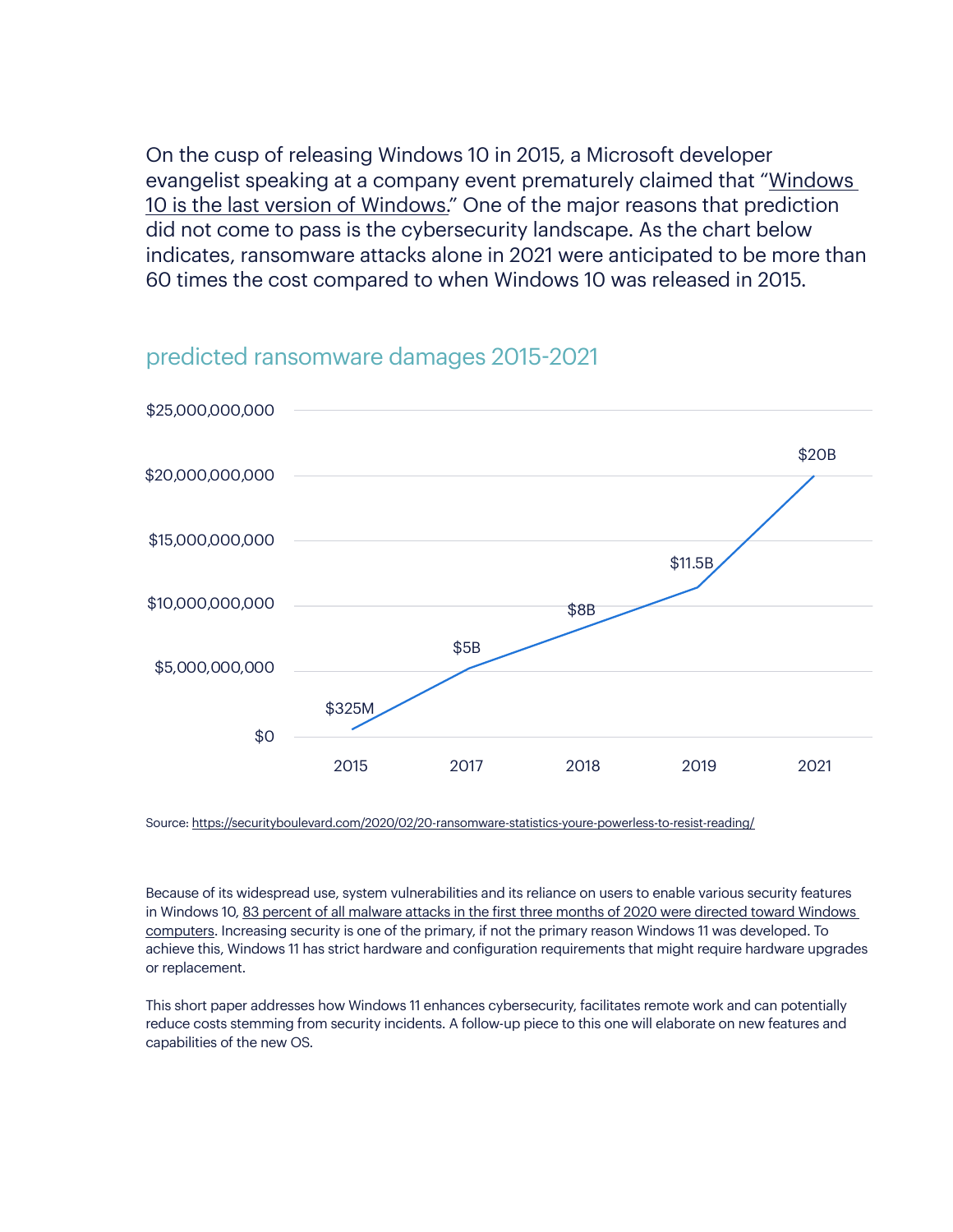## windows 11 highlights security

Windows 10 offered users an array of "optional" security tools. Windows 11 takes the options out of the users' hands. Windows 11 smoothly integrates core security features by default. The system's updated hardware requirements mean these features are enabled out of the box.

Here's a brief overview of the new — or automatically enabled — Windows 11 security measures.

### the trusted platform module (TPM)

The TPM, or Windows 11's hardware root of trust, serves as a hardware-based foundation for the operating system's security. A TPM chip is a secure cryptoprocessor that helps with generating, storing and limiting the use of cryptographic keys. A TPM includes multiple physical security mechanisms that make it tamper-resistant. Malicious software is prevented from tampering with the TPM's security functions. These hardware requirements should significantly reduce risks from malware and ransomware.

### UEFI secure boot

The PC industry created secure boot to help ensure that when a device boots it only uses software verified by the Original Equipment Manufacturer. As the PC boots, the firmware validates each piece of boot software including the operating system. After the validity is verified, the firmware gives control to the operating system. Secure boot is intended to prevent the bad guys from hijacking the boot process and replacing the intended software with malicious software.

#### core isolation features

Although these features are available in Windows 10, in 11 they are automatically enabled. Here are short descriptions of the five components of this functionality:

- Virtualization-based security (VBS) An isolated region of memory is created for security features or data and kept separate from the rest of the operating system, making it more difficult to tamper with and providing an additional layer of protection.
- Hypervisor-protected code integrity (HVCI) The code integrity (CI) decision-making function is isolated from the rest of the Windows operating system using virtualization-based security and hardware technology, protecting the kernel memory and virtual environment.
- Memory integrity This is a feature of core isolation which runs inside the hypervisor-protected container that verifies the integrity of the code, making it nearly impossible to gain access to the Windows kernel.
- Memory access protection PCI hot plug devices connected to external PCIe capable ports (e.g., Thunderbolt™ 3) protect PCs against drive-by direct memory access (DMA) attacks, preventing access to sensitive information or malware attacks that bypass the lock screen or remotely control PCs.
- Device-level firmware protection Firmware and hardware security mechanisms are in place offering protection before the PC is even booted up, removing vulnerabilities that give access to systems – often without users knowing it.

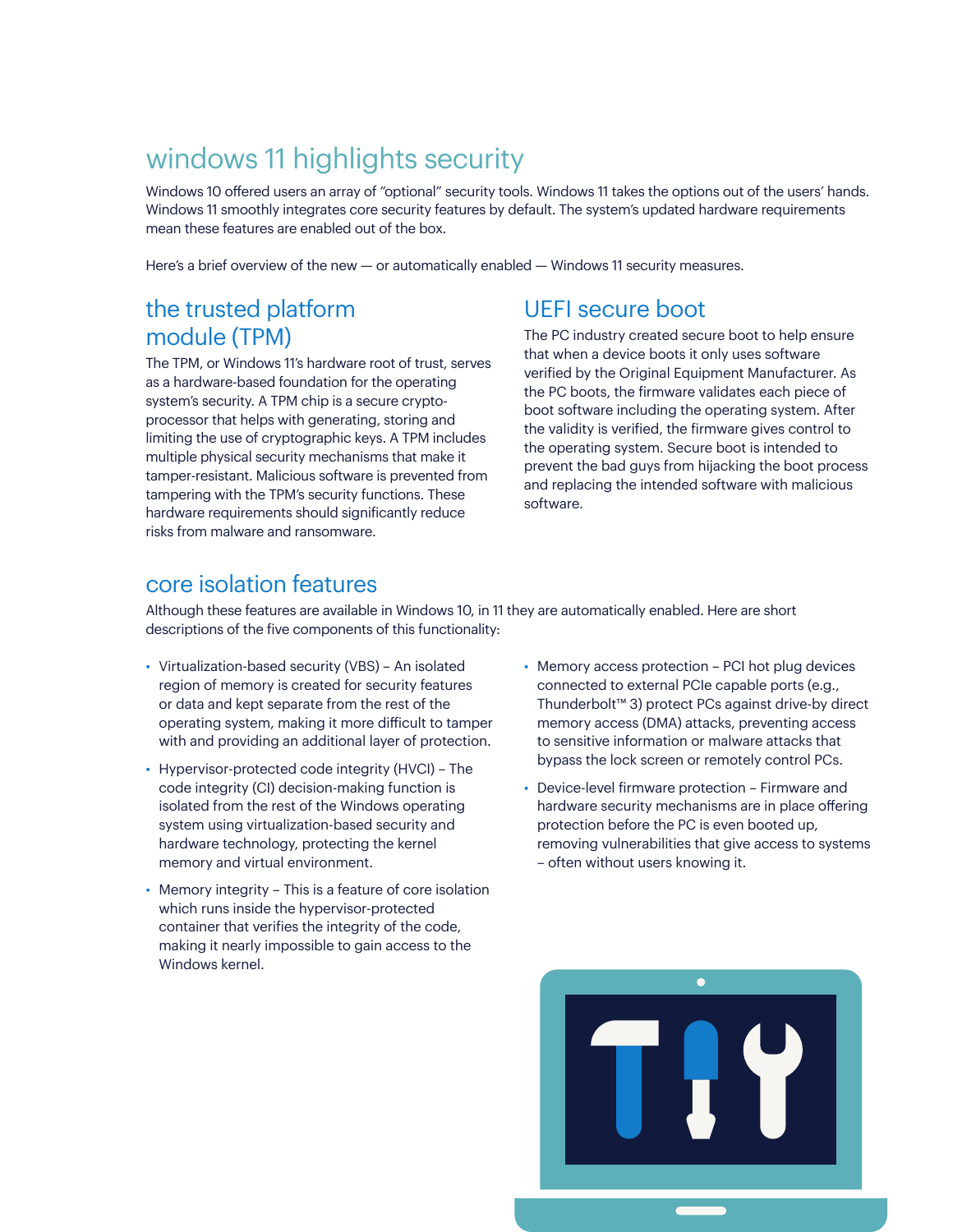## growth in remote work spurred windows 11 development

There are almost as many surveys about organizations' policies regarding remote work as there are remote workers, but one thing appears certain, even if hybrid work-from-home/in-office models become the norm, remote work is here to stay. Remote work has been embraced by the workforce, with some workers making it a prerequisite for prospective employers — but it's not a panacea for cybersecurity issues.

Home-based Windows 10 users were exposed to a number of risks that are significantly reduced by using Windows 11:

#### reduced risks in moving from windows 10 to 11 for home-based workers

| vulnerability                          | Windows 10                                                                                               | <b>Windows 11</b>                                                                             |  |
|----------------------------------------|----------------------------------------------------------------------------------------------------------|-----------------------------------------------------------------------------------------------|--|
| OS security settings                   | Many security settings are optional or user<br>enabled                                                   | • Built-in security by default - improved<br>security baselines                               |  |
|                                        | Bolt-on security approach<br>۰                                                                           | Device Health Attestation (DHA)<br>capabilities                                               |  |
| Phishing                               | Accidental clicking on malicious link leads<br>٠<br>to multiple threats and risks to the user/<br>device | • Improved application isolation using<br>container virtualization                            |  |
|                                        |                                                                                                          | • Improved passwordless integration<br>reduces risk                                           |  |
| Ransomware                             | Many ransomware mitigations required<br>advanced configuration                                           | • Data protection improvements including<br>virtualization-based security (VBS) as<br>default |  |
|                                        |                                                                                                          | • Hypervisor-protected Code Integrity<br>(HVCI) as default                                    |  |
| Improperly secured VPN/home<br>network | • Network-based security threats                                                                         | • Chip-to-cloud security                                                                      |  |
|                                        | • Local network often trusted by default                                                                 | • Zero Trust principles                                                                       |  |
|                                        |                                                                                                          | • Protected access to encryption keys and<br>user credentials behind a hardware barrier       |  |
| Open/unsecured wireless<br>network     | • Network-based security threats                                                                         | • Chip-to-cloud security                                                                      |  |
|                                        | • Local network often trusted by default                                                                 | • Zero Trust principles                                                                       |  |
|                                        |                                                                                                          | • Protected access to encryption keys and<br>user credentials behind a hardware barrier       |  |
| Data exfiltration/data loss            | Optional protections required advanced<br>٠<br>configuration                                             | • No user or device access until safety and<br>integrity is proven                            |  |
|                                        |                                                                                                          | • Improved controls over application access/<br>isolation                                     |  |
| Malicious software                     | Software only protections may not<br>guarantee security                                                  | · Isolates software from hardware to provide<br>improved security assurances                  |  |
|                                        |                                                                                                          | • Device Firmware Control (DFCI) capabilities                                                 |  |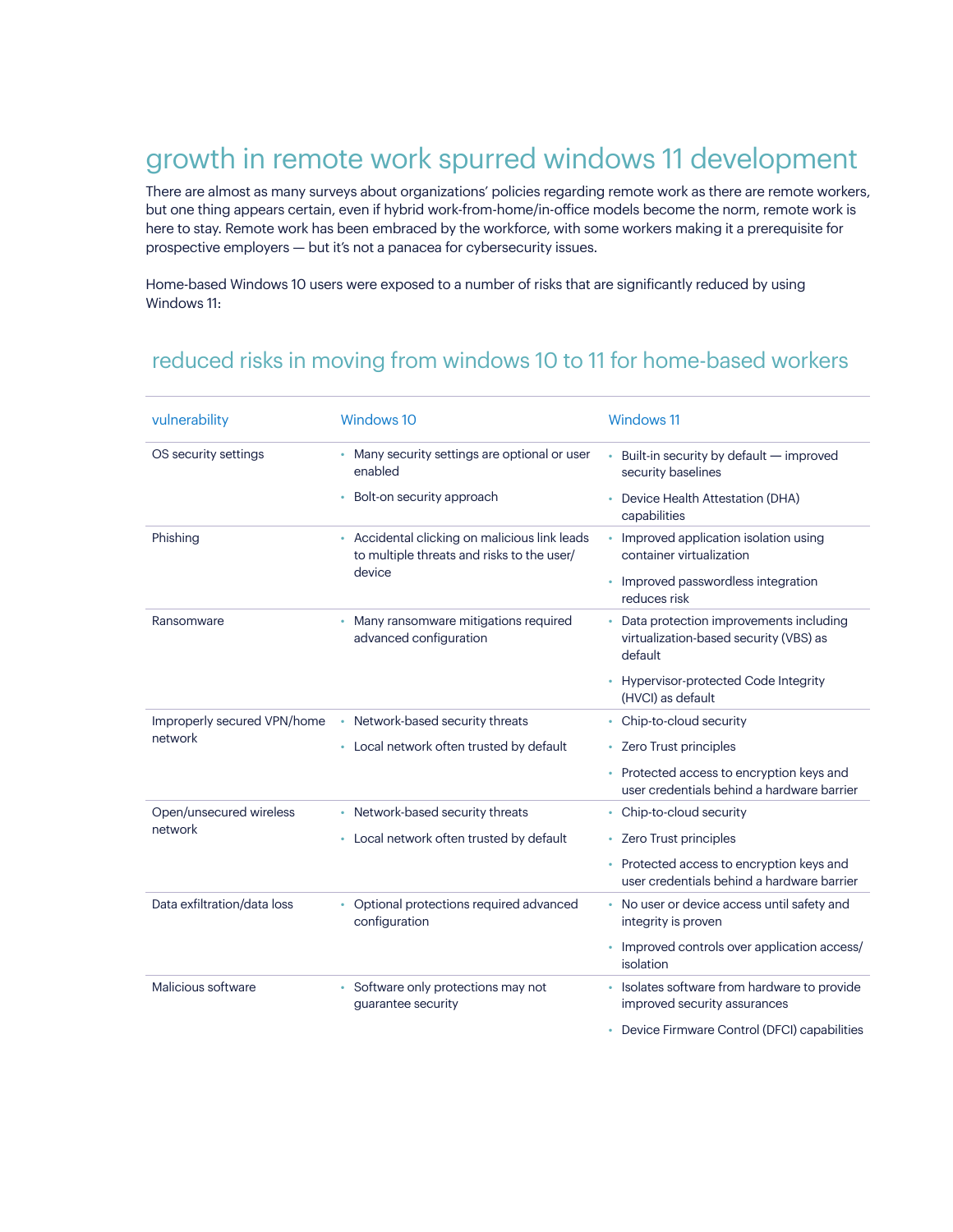According to [a study published by HP,](https://press.hp.com/content/dam/sites/garage-press/press/press-releases/2021/wolf-security-and-flexworker/2021_HP_Wolf_Security_Blurred_Lines_Report.pdf) global cyberattacks increased by 238 percent early in the pandemic — and many of these attacks were directed at remote workers. One aspect of remote work is especially troubling for those responsible for cybersecurity — the propensity of people working from home to use personal devices for work. The HP study also found that 88 percent of information technology decision makers said they worry their risk of a breach has risen because employees are using personal devices for work that were not built with business security in mind. Some of this risk can be mitigated if the personal device uses Windows 11 (which we recommend if the device can run the new OS). Not only does Windows 11 enable an enterprise-class operating system on tablets and phones offering a consistent cross-platform user experience, but it also maintains an enterprise OS security profile for BYOD, which might allow the security team to get a better night's sleep.

Windows 11 also provides home home based workers access to Microsoft Azure Attestation, which supports what we have termed "Zero Trust at Home." Attestation is a unified solution for remotely verifying the trustworthiness of a platform and the integrity of internal software binaries. It enables advanced security features such as Azure Confidential Computing and Intelligent Edge protection. Attestation offers confidence both to the home user and the IT department that only legitimate software is running on trusted hardware.

## how windows 11 reduces the costs of security incidents

Early in 2018, the Specter and Meltdown hacks allowed bad players access to protected data. These two vulnerabilities were remedied through a hardware fix — but not before [an estimated \\$18 billion was spent to](https://www.statista.com/statistics/800258/worldwide-meltdown-spectre-potential-mitigation-cost-by-device-type/)  [mitigate the vulnerabilities](https://www.statista.com/statistics/800258/worldwide-meltdown-spectre-potential-mitigation-cost-by-device-type/) found as a result. To protect users against these types of "transient execution" attacks that target hardware design flaws, Windows 11 requires the TPM 2.0 security chip, as well as a CPU released within the past four years.

In giving users guidance for Windows 11, Microsoft is encouraging users to enable the system's Tamper Protection feature to protect themselves against ransomware. The software giant claims [that Windows 11 will prevent 60](https://www.microsoft.com/security/blog/2021/10/04/windows-11-offers-chip-to-cloud-protection-to-meet-the-new-security-challenges-of-hybrid-work/)  [percent of malware attacks](https://www.microsoft.com/security/blog/2021/10/04/windows-11-offers-chip-to-cloud-protection-to-meet-the-new-security-challenges-of-hybrid-work/). Given the cost of recovering from a cybersecurity attack, Windows 11 has the potential for helping organizations realize significant savings. In 2020, the [average total cost of recovery from a ransomware](https://www.sophos.com/en-us/press-office/press-releases/2021/04/ransomware-recovery-cost-reaches-nearly-dollar-2-million-more-than-doubling-in-a-year.aspx)  [attack was \\$761,106](https://www.sophos.com/en-us/press-office/press-releases/2021/04/ransomware-recovery-cost-reaches-nearly-dollar-2-million-more-than-doubling-in-a-year.aspx). By 2021, that number had [grown to \\$1.85 million](https://www.sophos.com/en-us/press-office/press-releases/2021/04/ransomware-recovery-cost-reaches-nearly-dollar-2-million-more-than-doubling-in-a-year.aspx). The average ransom now paid is \$170,404, and even after paying a ransom, only eight percent of organizations retrieved all their data — and nearly a third only got back less than half.

As noted earlier, threat protection in Windows 11 is not solely focused on hardware-based countermeasures. As the following chart indicates, Windows 11 offers multiple layers of security protection including elements that defend against potential vulnerabilities posed by cloud services, user identity and privacy, applications and the operating system, as well as the computer's hardware.

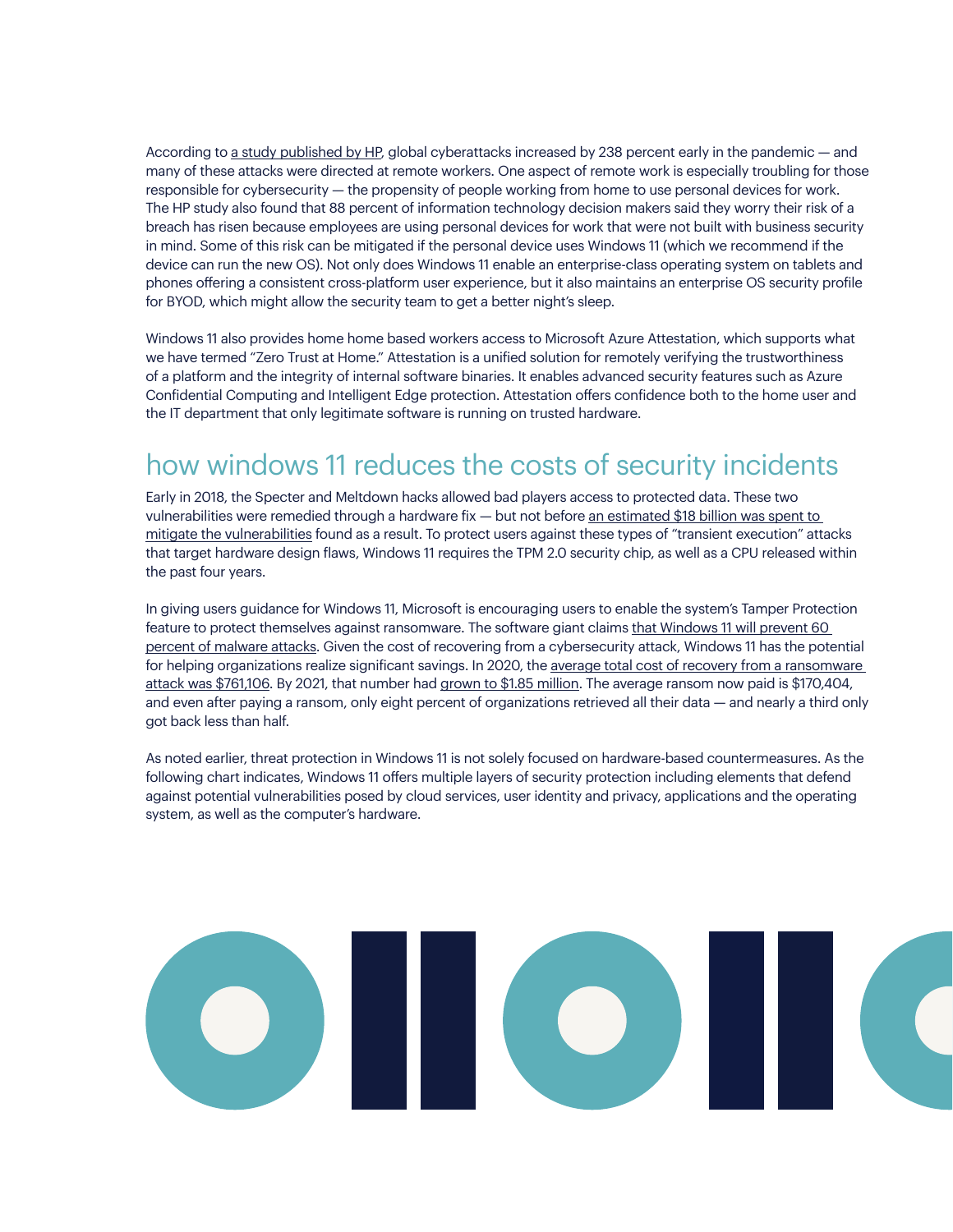| cloud                   | <b>Cloud Services</b><br>OneDrive & OneDrive Vault, AAD, MSA, Attestation, Modern Device Management (MDM) (e.g., Intune)                                                                                               |                                                                                                                                                                                                                               |                                                                                                                                                    |                                                                                                                                         |  |
|-------------------------|------------------------------------------------------------------------------------------------------------------------------------------------------------------------------------------------------------------------|-------------------------------------------------------------------------------------------------------------------------------------------------------------------------------------------------------------------------------|----------------------------------------------------------------------------------------------------------------------------------------------------|-----------------------------------------------------------------------------------------------------------------------------------------|--|
| identity<br>and privacy | <b>Secured Identity</b><br><b>Windows Hello</b><br><b>Smart Cards</b><br><b>Biometrics</b><br><b>Access Control</b><br>Fast Identity Online (FIDO)<br><b>Credential Protection</b><br><b>Authenticator Application</b> |                                                                                                                                                                                                                               |                                                                                                                                                    | <b>Privacy Controls</b><br>Transparency and Audit Trail<br>Location, Camera and<br>Microphone                                           |  |
| application             | <b>Application Security</b><br><b>Application Control</b><br>User Account Control (UAC)                                                                                                                                | App Isolation (inc Office + Edge)<br><b>Secure Apps</b>                                                                                                                                                                       |                                                                                                                                                    |                                                                                                                                         |  |
| operating<br>system     | <b>Encryption and Data Protection</b><br><b>BitLocker</b><br><b>Encrypted Hard Drive</b><br><b>Email Encyption</b>                                                                                                     | <b>Network Security</b><br><b>Transport Layer Security (TLS)</b><br><b>DNS Security</b><br><b>Bluetooth Protection</b><br><b>Wi-Fi Security</b><br><b>VPN</b><br><b>Windows Defender Firewall</b><br><b>SMB File Services</b> |                                                                                                                                                    | <b>Virus and Threat Protection</b><br>Microsoft Defender Antivirus<br>Microsoft Defender SmartScreen<br>Microsoft Defender for Endpoint |  |
|                         | <b>System Security</b><br><b>Trusted Boot</b><br>Cryptography                                                                                                                                                          | <b>Certificates</b><br>Code Signing and Integrity                                                                                                                                                                             |                                                                                                                                                    | <b>Device Health Attestation</b><br>Security (setting) App                                                                              |  |
| hardware<br>(chip)      | Hardware of Root-of-Trust<br><b>TPM 2.0</b><br>Microsoft Pluton Security Processor                                                                                                                                     |                                                                                                                                                                                                                               | <b>Silicon Assisted Security</b><br><b>Secured Kernel</b><br><b>Identity Protection</b><br><b>Firmware Protection</b><br>DMA and Memory Protection |                                                                                                                                         |  |
| security<br>foundation  | <b>Security Assurance</b><br><b>SDL</b><br><b>Bug Bounty</b>                                                                                                                                                           | Certification<br>CC, FIPS                                                                                                                                                                                                     |                                                                                                                                                    | <b>Secure Supply Chain</b><br>Software Bill of Materials<br>(SBOM), Code Signing                                                        |  |

# layers of protection in windows 11

Source: [Windows 11 Security Guide: Powerful security from chip to cloud](https://query.prod.cms.rt.microsoft.com/cms/api/am/binary/RWMvI1).

The bottom line on Windows 11 is that although this new operating system has a heavy security focus, this is only one of its many strengths. Tom Ruden, senior solutions architect at Randstad Technologies, brings perspective to the necessity of creating a new version of Windows: "The advances in Windows 11 from the OS aspect are significant — like supporting non-PC form factors and providing a consistent experience across devices, while offering support for Android applications on devices from the Microsoft Store. However, for the enterprise, we see security and management as the main drivers for Windows 11 adoption including aligning with and accelerating the M365 security stack, providing a hardware root-of-trust to prevent malware and ransomware and facilitating the adoption of a passwordless environment."